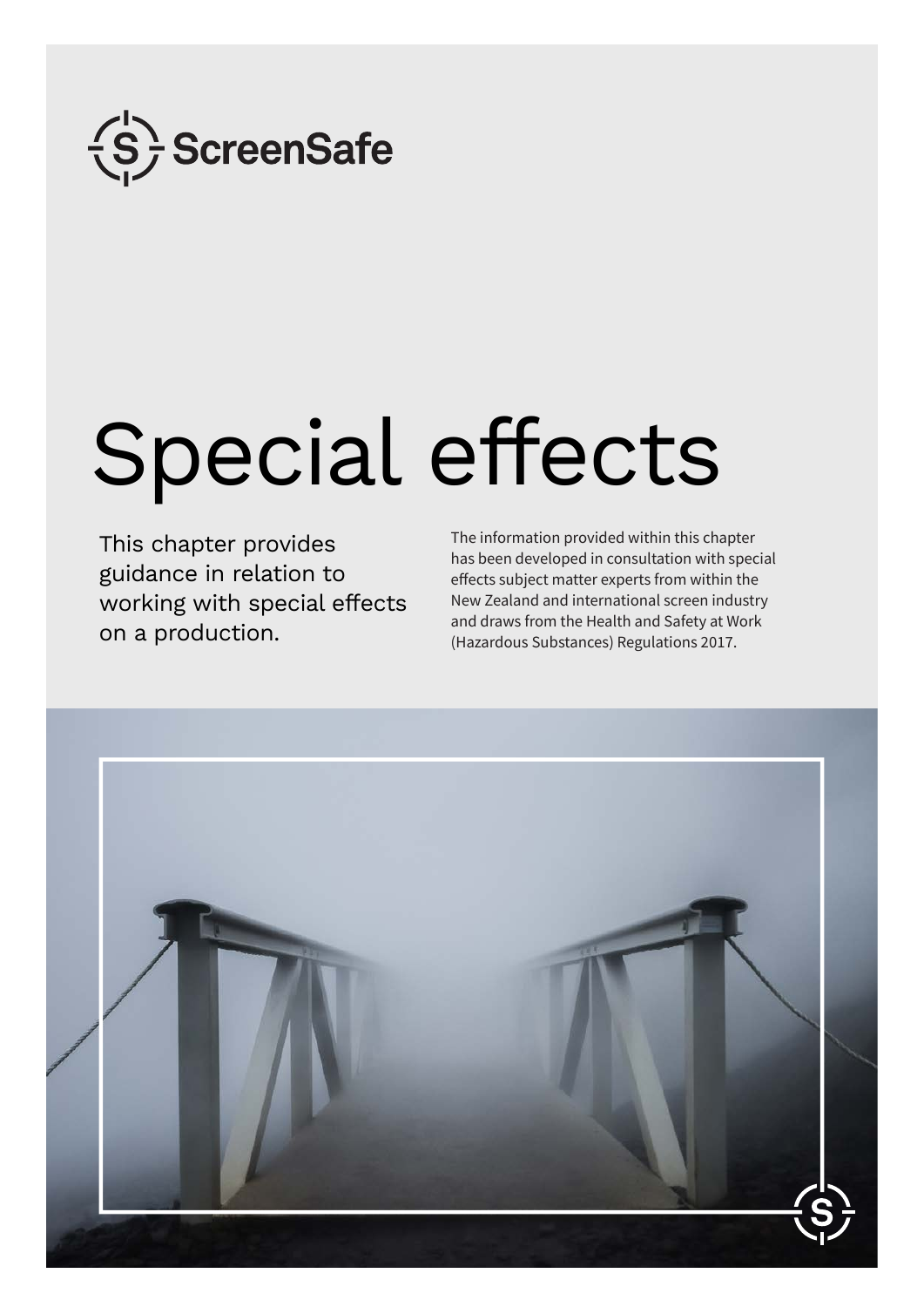# **Who needs to read this?**

All workers who undertake work with, or work that interacts with, special effects should read and understand the section on 'minimum responsibilities' and 'responsibilities specific to special effects'.

Roles that have specific responsibilities, or influence, over work with special effects should read the section on 'planning and guidance considerations' and 'responsibilities specific to special effects' – this includes producers, directors, production managers, line producers, heads of departments, assistant directors and health and safety officers.

### **Definitions**

**Atmospheric special effects** are the use of artificial smoke and mists produced from chemicals or oil for theatrical purposes; this includes simulating steam, rain, wind, snow, water and wave effects.

**Exclusions zones** are areas defined by the person in charge / PCBU that may receive debris or malfunctioning pyrotechnics and help to ensure people's safety.

**Explosives** may be high explosive, such as bullet hits, detonators, detonating cord, gelignite or TNT, or low explosive of the burning (deflagrating) or propulsive, such as flash or gun powder.

**Hazardous substance** means, unless expressly provided otherwise by regulations, any substance —

- (a) with one or more of the following intrinsic properties explosiveness, flammability, a capacity to oxidise, corrosiveness, toxicity (including chronic toxicity), ecotoxicity, with or without bioaccumulation; or
- (b) which on contact with air or water (other than air or water where the temperature or pressure has been artificially increased or decreased) generates a substance with any one or more of the properties specified above.

**Mechanical special effects** are ways of creating special effects using, but not limited to, air mortar explosions, breakaways, falling objects, action props, flying sequences, counter weight systems, hydraulic, pneumatic and kinetic effects including the use of computer and hydraulic controlled Gimbals.

**Open flames** refers to the planned use of fire and combustible fuels for filming purposes.

**Pyrotechnics** are devices, compounds and mixtures that burn fiercely and produce light, heat, smoke or sparks in varying colours and quantities without an explosive effect.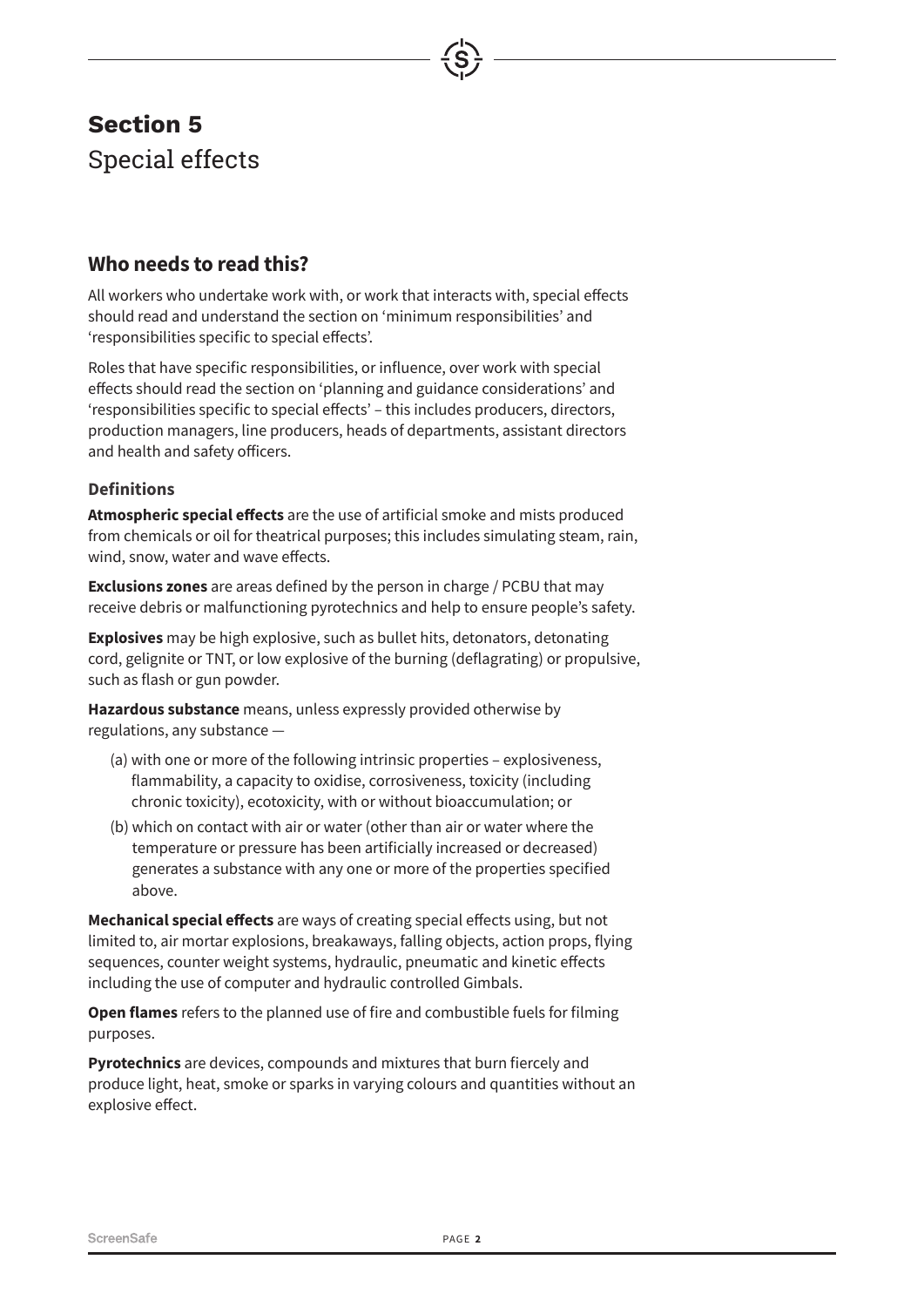**Pyrotechnic special effects** are ways of creating special effects using, but not limited to, explosives, pyrotechnics, fireworks, bullet hits and pyrotechnic smoke devices.

Note: that safety flares, parachute rocket flares and pyrotechnic smoke pots all fall into the category of pyrotechnics when used as special effects.

**Special effects** means the use of a physical mechanical and chemical process to produce on camera effects elements.

**Special effects supervisor** (SPFX supervisor) means the person responsible for the planning, preparation and use of special effects.

**Special effects technician** (SPFX technician) means a person responsible for the preparation and use of special effects under the supervision of a special effects supervisor.

### **Specific risks**

- Chemicals and fumes
- Concussion from explosive blast overpressure
- Blunt force trauma from flying objects
- Lacerations from flying projectile debris
- Heat radiation from pyrotechnics, steam or fire
- Flash burns
- Loud noises
- Light flashes

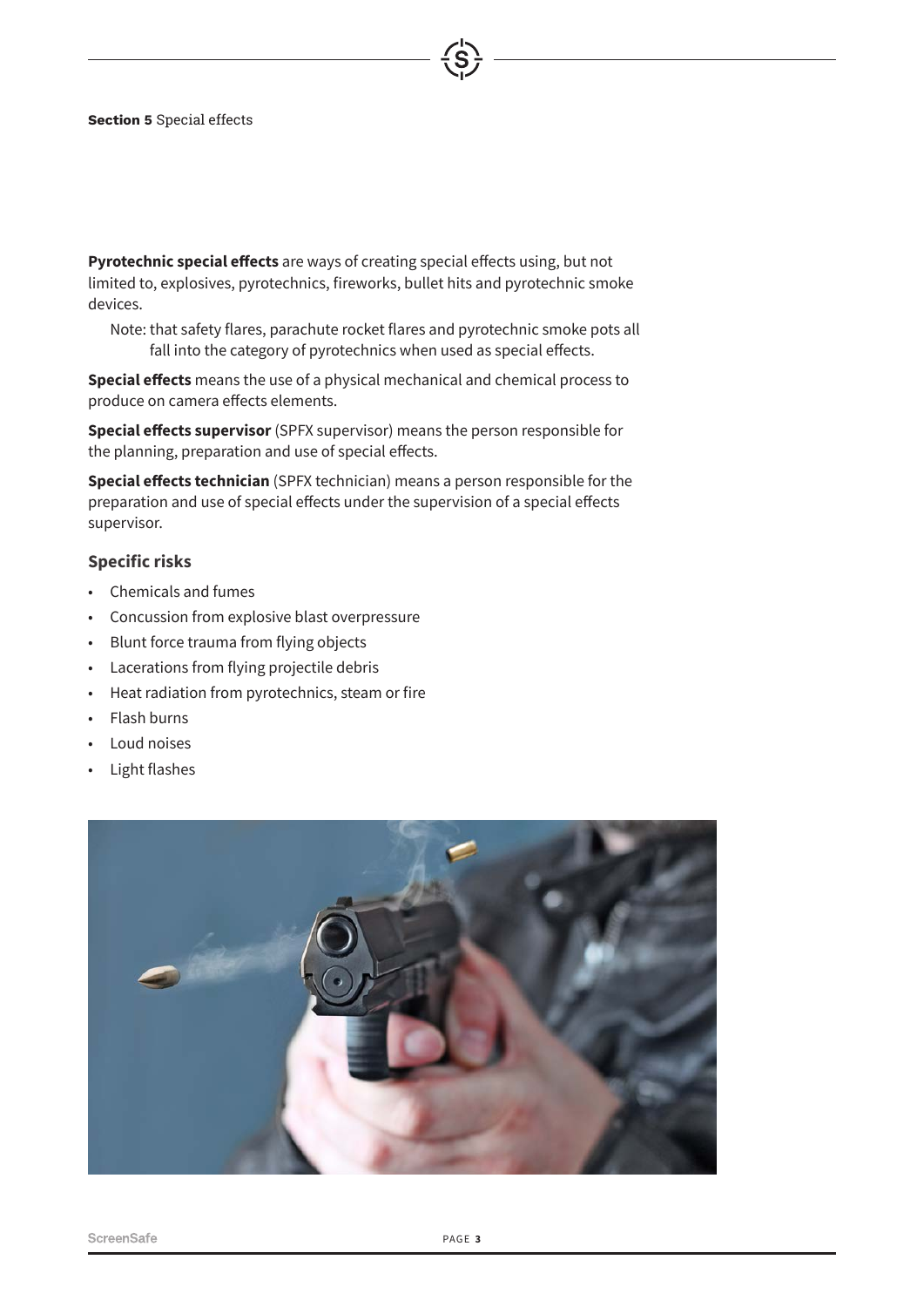# **Minimum responsibilities**

Everyone on a screen production who does, or could, work with special effects, should read and understand this section.

### **All workers:**

- are required to follow all health and safety information, training and instruction they have received;
- must be aware of what personal protective equipment they are expected to provide themselves and what will be provided by the production;
- follow instructions provided by the person in charge of any activity that involves the use of, or is conducted near, special effects; and
- know escape routes, when working around or near special effects, and if they are unsure of the escape route check with the 1st assistant director to learn the escape route before entering the work area.

 All SPFX supervisors and technicians must also read the section on responsibilities specific to special effects.

## **Planning and guidance considerations and responsibilities**

Anyone who has specific responsibilities, or influence, over work with special effects should read and understand this section as well as the minimum responsibilities for everybody. This includes funders, producers, directors, production managers, line producers, heads of departments, assistant directors, SPFX supervisors and technicians, and health and safety officers.

Further information about responsibilities related to special effects can be found in the [following section](#page-7-0).

While the production company is likely to be the primary PCBU (person in control of a business undertaking), all PCBUs (such as contractors) are responsible for the overall safety of the workplace and those who are influenced by their work, including workers, visitors and other persons on, or in the vicinity, of that workplace.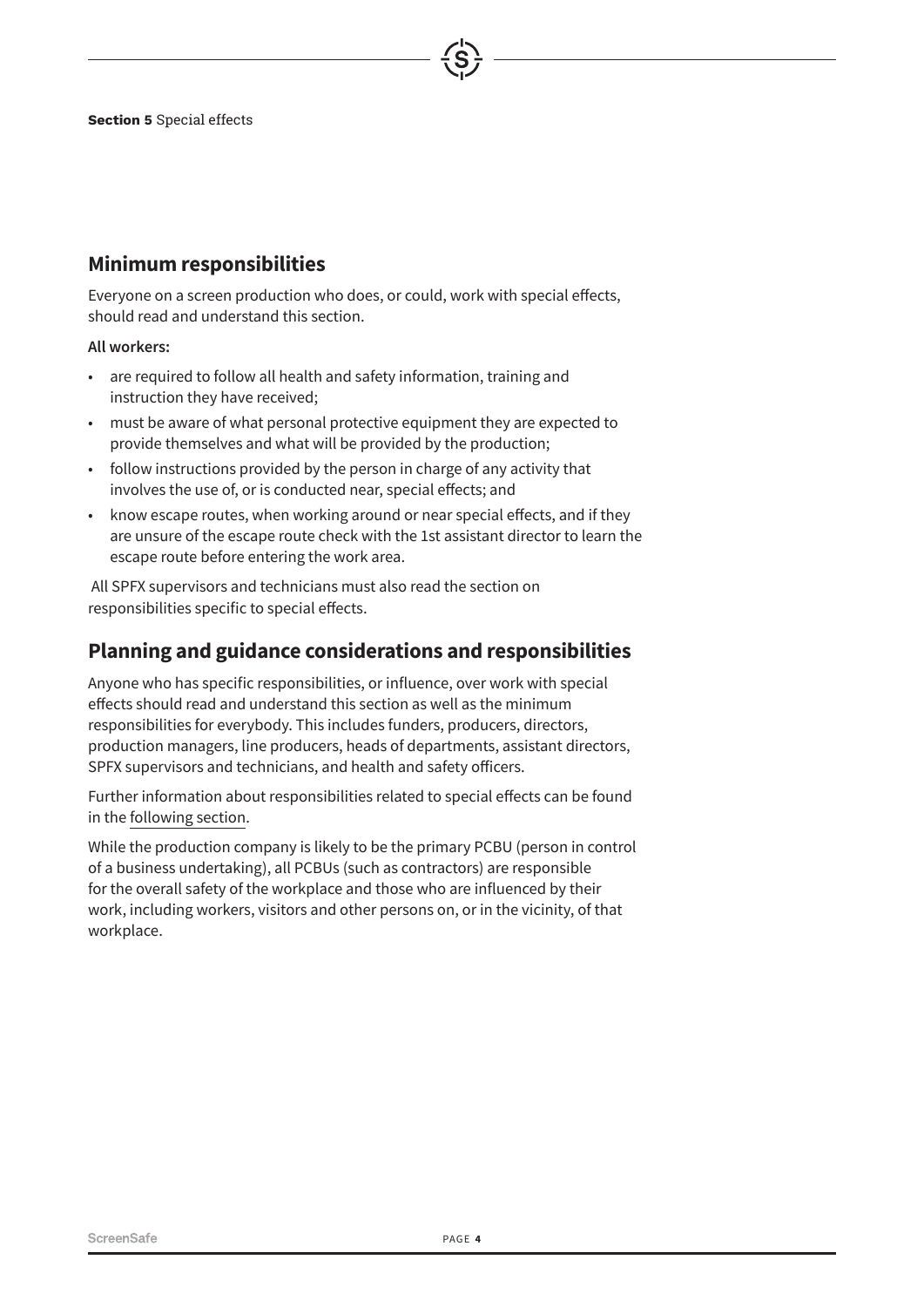### **Funders**

Funders should:

- be assured, through the provision of the production's health and safety plan, that the funding provided is adequate to provide for competent people, to undertake and supervise all work related to special effects, and the appropriate equipment required; and
- ensure that all senior contractors have sufficient insurance cover, appropriate to the risk and scale of the work to be undertaken.

### **Production company**

In pre-production, the production company must clearly identify who has control of special effects, and ensure those people are competent.

During production, production companies must consult, cooperate and coordinate with other PBCUs on set and subject matter experts, where necessary.

### **Producer and production manager**

The producer, production manager or person with delegated responsibility should:

- ensure all cast and crew are aware that explosives and pyrotechnics, open flame/ fire sequences or smoke producing equipment will be used
- ensure workers are aware of risks associated with special effects;
- ensure workers are provided appropriate personal protective equipment;
- consider how changing deadlines and making changes to briefs at the last minute can lead to fatigue and stress for workers;
- consider how changing work briefs, resulting in workers starting the project from scratch, can lead to stress for workers;
- consult and collaborate with the special effect supervisor to understand how long tasks will take and how deadlines may impact workload and final product;
- ensure hazard identification and risk assessments are undertaken for all applicable special effects;
- ensure all potential risks on location are eliminated or, if elimination is not reasonably practicable, minimised;
- ensure that emergency and first aid procedures are in place;
- ensure sufficient firefighting equipment is provided and that it is immediately available on set if required;
- ensure there is a clear access way for emergency and firefighting equipment and vehicles on set;
- ensure that all those who undertake specific effects hold the relevant permits/ licences;
- ensure that the SPFX supervisor is allowed adequate on-set pre-production time unhindered by other filming or other crew or cast members;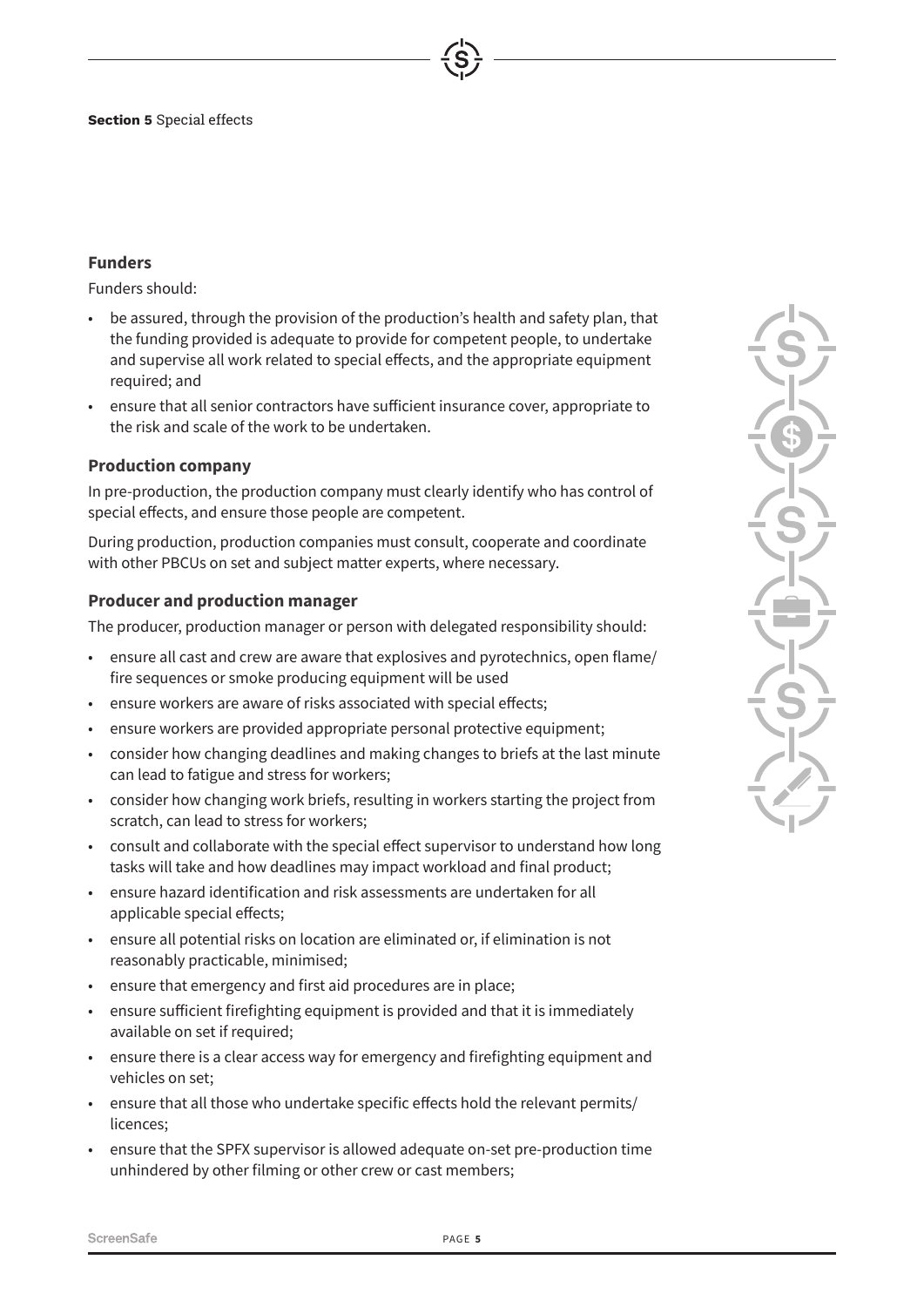- ensure that adequate testing of all special effects is carried out during preproduction and where possible that such testing is carried out in the presence of all relevant heads of department and those cast members involved; and
- ensure that the SPFX supervisor always has in their possession all necessary permits and licences covering products and equipment used to carry out their contract of employment, together with literature on all relevant chemical compositions and safety guidelines regarding the use of pyrotechnics and flammable materials.

### **Assistant director/s**

The 1st assistant director will ensure that the SPFX supervisor is allowed adequate on-set pre-production time unhindered by other filming or other crew or cast members.

In the absence of a health and safety officer, the assistant director/s should:

- ensure hazard identification and risk assessments are undertaken for all special effects activities, and controls implemented;
- ensure that emergency and first aid procedures are followed;
- ensure personal protective equipment specific for special effects work is provided to, and used by, workers when required;
- ensure workers know escape routes, when working around or near special effects, before entering the work area.

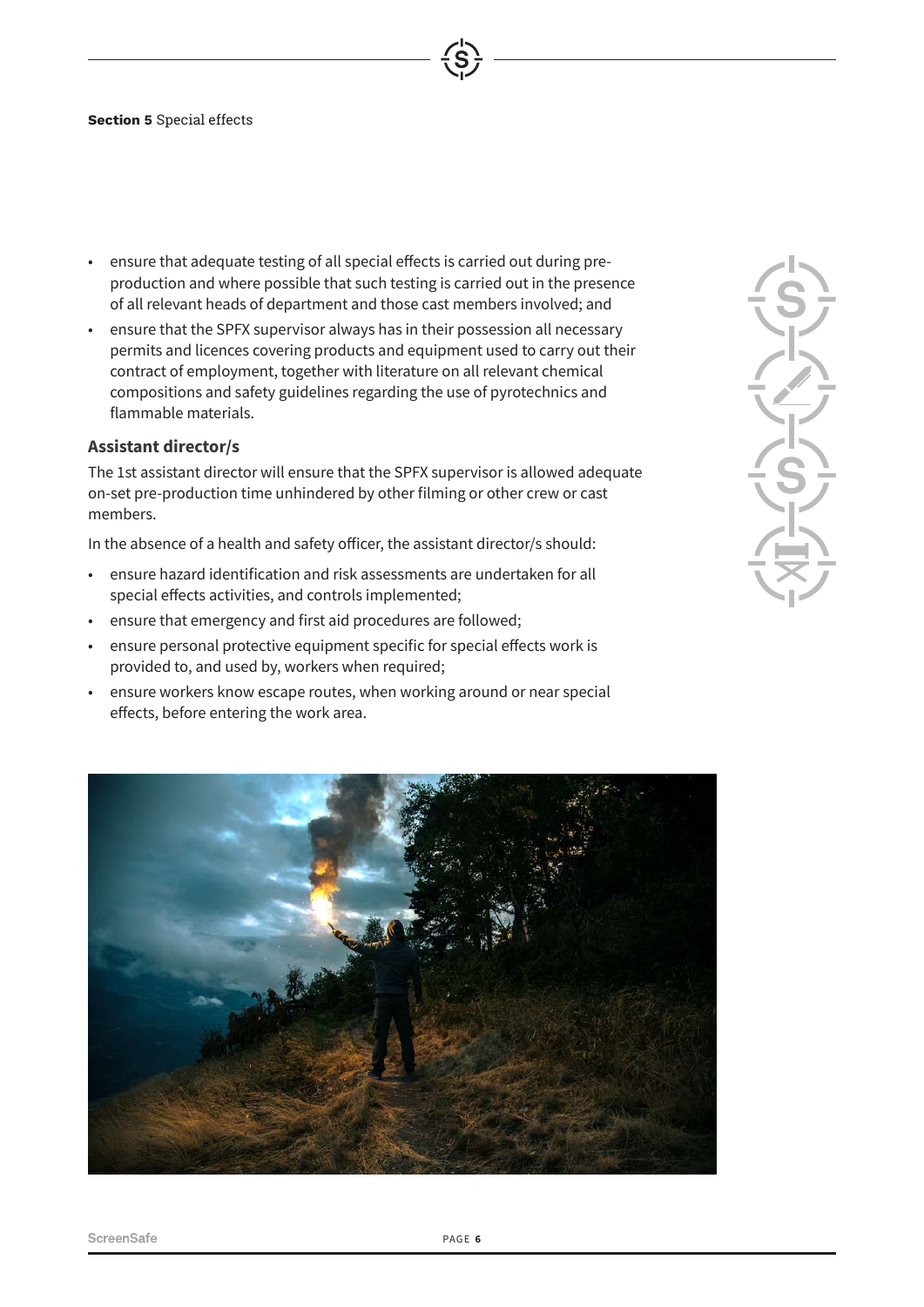### **Special effects supervisor**

The SPFX supervisor should:

- ensure all SPFX technicians have the necessary skills, certifications and experience to ensure safe and compliant outcomes for the production;
- carry out adequate testing of all special effects during pre-production and, where possible, ensure that such testing is carried out in the presence of all relevant heads of department and those cast members involved;
- set exclusions zones based on testing data to contain risk to cast and crew;
- always have in their possession all necessary permits and licences covering products and equipment used to carry out their contract of employment, together with literature on all relevant chemical compositions and safety guidelines regarding the use of pyrotechnics and flammable materials;
- ensure notification is made to the appropriate authorities, as outlined in the Health and Safety at Work (Hazardous Substances) Regulations, of the planned use of explosives and pyrotechnics or open flames;
- prepare an emergency response plan, which includes acceptable avenues of escape;
- ensure they, and all SPFX technicians, have a suitable approved handler certification for any pyrotechnic work undertaken;
- organise a [walk-through and safety brief](#page-7-1) before any hazardous sequence;
- consider how changing deadlines and making set changes at the last minute can lead to fatigue and stress for workers; and
- if there are problems relating to special effects on set, find practical solutions that don't affect health and safety and, if necessary, raise concerns with the production to ensure safety.

### **Health and safety officer**

The health and safety officer should:

- work with the SPFX supervisor to identify all potential risks;
- liaise with the appropriate competent persons to identity and implement appropriate controls for all risks;
- ensure workers are provided, or advised of, the appropriate personal protective equipment required on the location; and
- ensure workers know escape routes, when working around or near special effects, before entering the work area.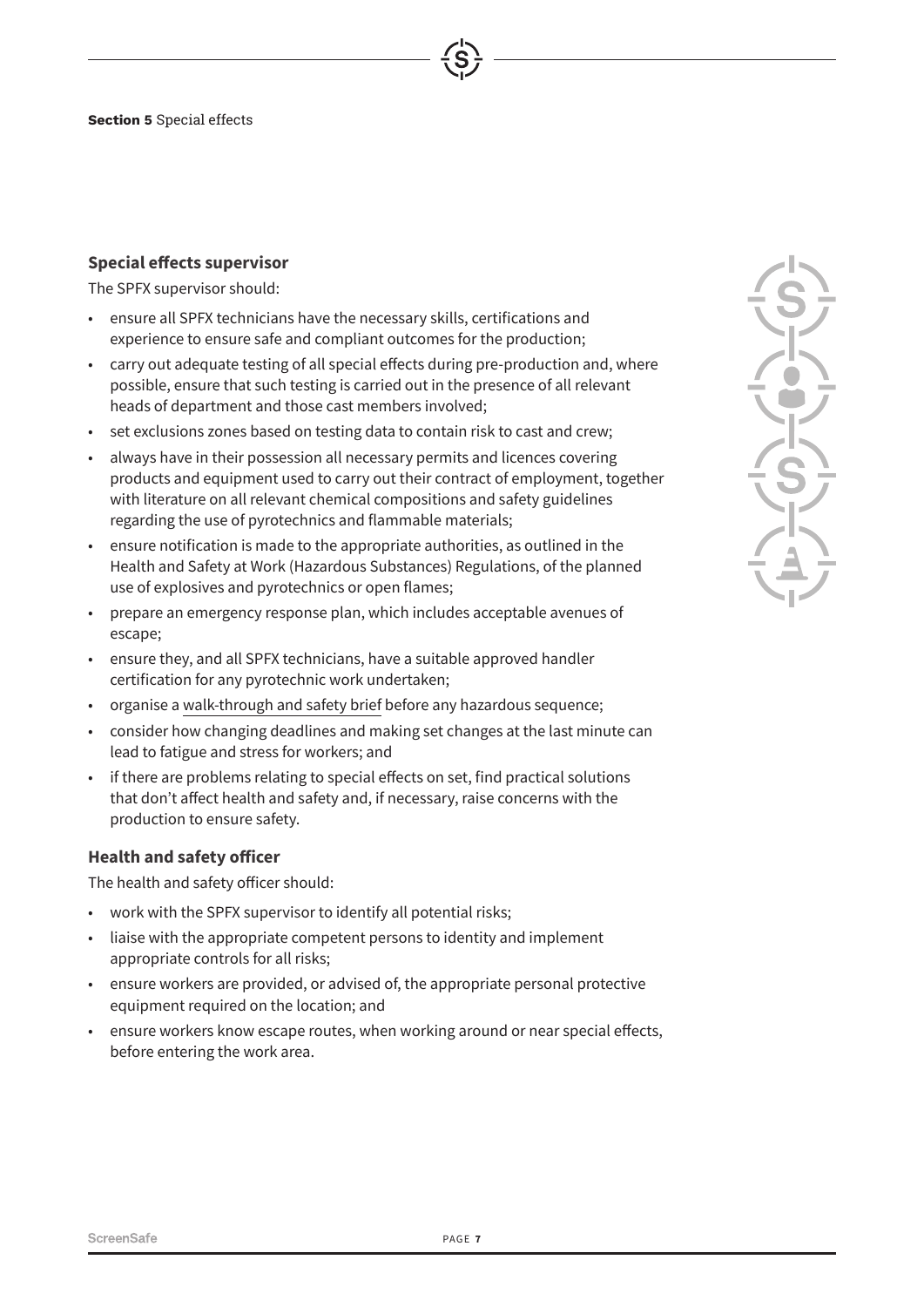# <span id="page-7-0"></span>**Responsibilities specific to special effects**

### **General safety procedures**

### **COMPETENT PERSON**

Only a competent person, such as a SPFX supervisor or SPFX technician, may carry out mechanical or pyrotechnic special effects.

A suitable approved handler certification is required for any pyrotechnic work.

### **FATIGUE**

Changing deadlines and set changes at the last minute can lead to fatigue [add link] and stress for workers; such impacts must be taken into consideration and minimised.

### **NOTIFICATION OF PLANNED USE**

Notification to the appropriate authorities, such as WorkSafe and / or closest Police or Fire and Emergency communication centres, of the planned use of explosives and pyrotechnics or open flames must be made as required in the relevant Regulations or local bylaws.

### **NOTIFICATION TO PERSONNEL**

All personnel must be notified that explosives and pyrotechnics, open flame/fire sequences or smoke producing equipment will be used and briefed on safety precautions.

### **EMERGENCY RESPONSE PLAN**

An emergency response plan must be prepared, including acceptable avenues of escape.

### **PERMITS AND LICENSES**

The relevant permits/licenses must be held by those using and supervising special effects.

### <span id="page-7-1"></span>**SAFETY BRIEFING AND WALKTHROUGH**

Before any potentially hazardous sequence is performed, an on-site meeting should be called for all personnel who are involved in, or working near, the sequence. The meeting should include an "on-site walk through" or "dry run" with the SPFX supervisor and all personnel directly involved in the event.

The SPFX supervisor should clearly identify:

- ― the intended action;
- ― possible deviations;
- ― communication signals and chain of command;
- ― authority to abort event;
- ― acceptable avenues of escape; and
- ― location of necessary safety equipment and personnel.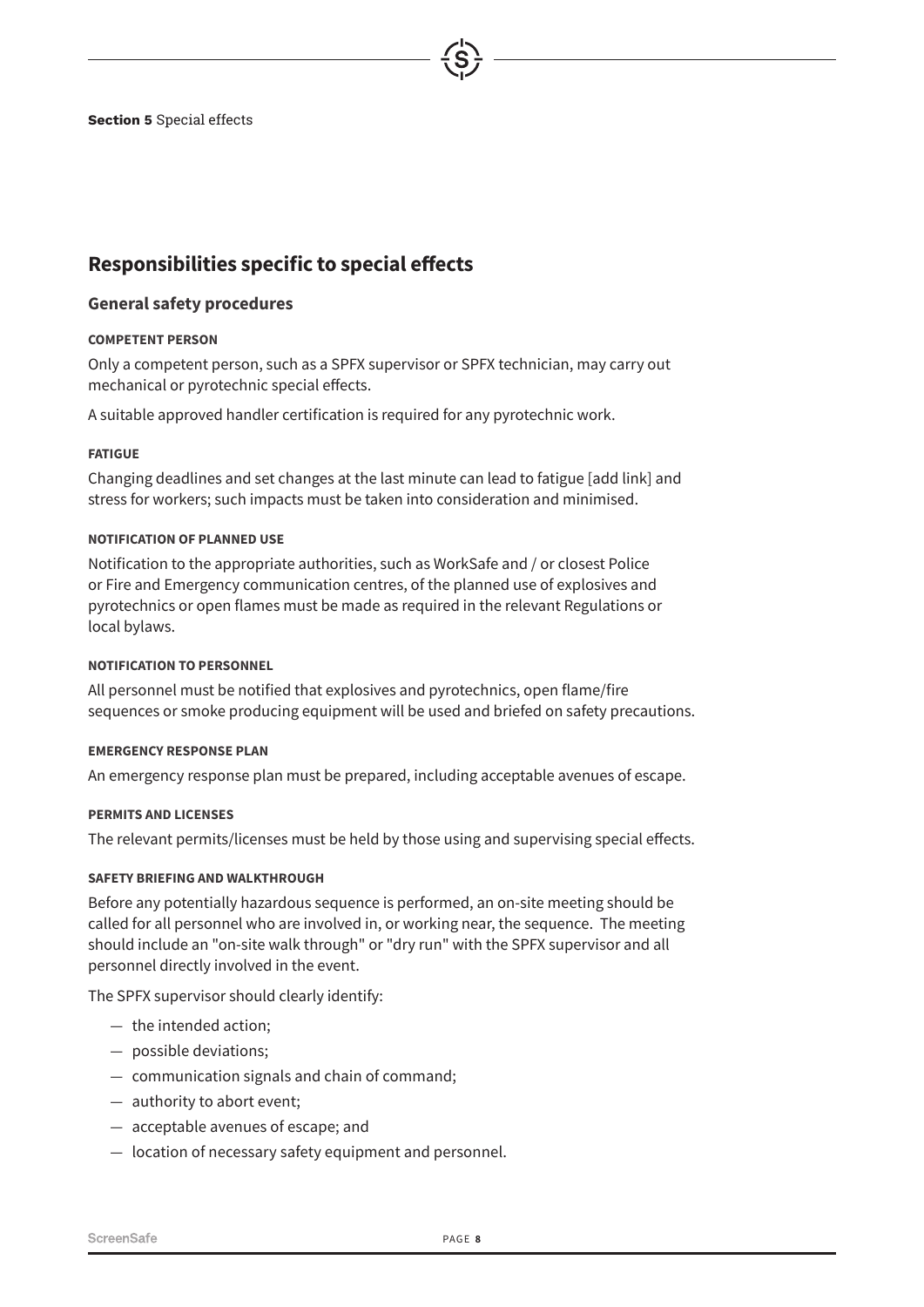### **SUBSTANTIAL CHANGES TO THE PLANNED SPECIAL EFFECT**

If at any time substantial changes become necessary, another meeting should be called to confirm everyone's understanding of, and agreement to, the change(s).

### **LIVE REHEARSAL**

A live rehearsal should be held whenever practicable.

### **EMERGENCY VEHICLE ACCESS**

There must be a clear access for emergency and firefighting equipment and vehicles.

### **EFFECT OF SPECIAL EFFECTS ON STUDIOS/BUILDINGS**

When planning the use of special effects in a studio/building, expert advice, such as that from an engineer or test certifier, should be sought as to how such effects might affect or be affected by the studio/building itself.

### **FIREFIGHTING EQUIPMENT**

Appropriate and sufficient firefighting equipment must be provided and available immediately available on set.

### **SMOKING**

A ban on smoking and naked flames must be enforced in the entire area in which the special effects is being created, including workshops and storage areas.

### **Explosives and pyrotechnics**

Anyone using explosives or pyrotechnics should also read and understand the chapter on [hazardous substances](file:/Users/design2/Documents/Design/SCREENS001_Identity/Artwork/Guidelines_August_2018/ScreenSafe_HazardousSubstances.pdf).

### **RESTRICTIONS ON USE 1**

The use of explosives and pyrotechnics are set out under the [Health and Safety at](http://www.legislation.govt.nz/regulation/public/2017/0131/latest/DLM7309401.html?src=qs)  [Work \(Hazardous Substances\) Regulations 2017.](http://www.legislation.govt.nz/regulation/public/2017/0131/latest/DLM7309401.html?src=qs)

[WorkSafe New Zealand](https://worksafe.govt.nz/topic-and-industry/hazardous-substances/guidance/substances/explosives/) enforces the statutory regulations on the use of, transportation, importation, storage and of explosives and pyrotechnics.

Any use of explosives or pyrotechnics for filming must be under the control of someone who has a "certified handler **<sup>2</sup>**" certification for the classes of pyrotechnics being used in addition to a "controlled substances licence **<sup>3</sup>**" listing the classes of pyrotechnics for explosives being used.

SPFX supervisors conducting pyrotechnic sequences that fall into the category of a fireworks display, must ensure they obtain an "OPD (Outdoor pyrotechnic display compliance certificate) **4**".

- 1. [WorkSafe NZ](https://worksafe.govt.nz/topic-and-industry/hazardous-substances/guidance/substances/explosives/) [Explosives \(including](https://worksafe.govt.nz/topic-and-industry/hazardous-substances/guidance/substances/explosives/)  [pyrotechnics](https://worksafe.govt.nz/topic-and-industry/hazardous-substances/guidance/substances/explosives/)) **April 2018**
- 2. WorkSafe NZ, [Certified hander](https://worksafe.govt.nz/topic-and-industry/hazardous-substances/certification-authorisation-approvals-and-licensing/certification-of-people/certified-handlers/)
- 3. WorkSafe NZ, [Controlled substances](https://worksafe.govt.nz/topic-and-industry/hazardous-substances/certification-authorisation-approvals-and-licensing/certification-of-people/controlled-substances-licences/)  **[licence](https://worksafe.govt.nz/topic-and-industry/hazardous-substances/certification-authorisation-approvals-and-licensing/certification-of-people/controlled-substances-licences/)**
- 4. WorkSafe NZ, [Outdoor pyrotechnic](https://worksafe.govt.nz/topic-and-industry/hazardous-substances/certification-authorisation-approvals-and-licensing/outdoor-pyrotechnic-display-compliance-certificates/)  [display compliance](https://worksafe.govt.nz/topic-and-industry/hazardous-substances/certification-authorisation-approvals-and-licensing/outdoor-pyrotechnic-display-compliance-certificates/)  [certificate](https://worksafe.govt.nz/topic-and-industry/hazardous-substances/certification-authorisation-approvals-and-licensing/outdoor-pyrotechnic-display-compliance-certificates/)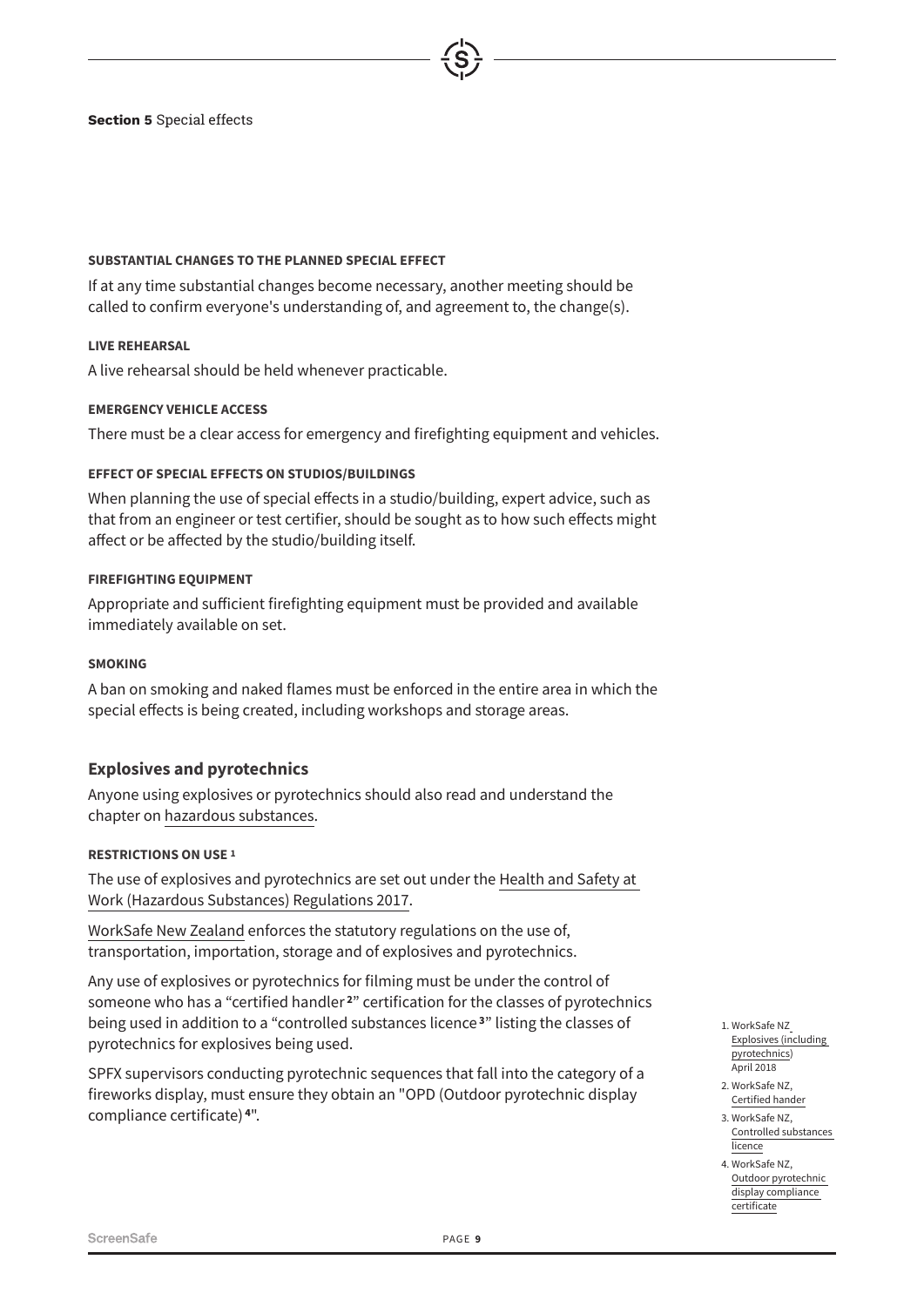### **THE DISCHARGE AREA AND EXCLUSION ZONE**

The Health and Safety at Work (Hazardous Substances) Regulations 2017 set out the requirements for discharge area and exclusion zones.

The discharge area **<sup>5</sup>** is where the pyrotechnic effect is initiated.

The exclusion zone<sup>6</sup> is the area where the hazardous effects of the discharge are contained.

The SPFX supervisor or certified handler in charge of the detonation or deflagration should determine the exclusion zone to ensure no person is exposed to adverse:

- heat radiation:
- blast overpressure; or
- fragmentation.

Exclusion zones are best determined through testing.

Testing must be scheduled away from the day's shooting and prior to filming the effect and is required to determine safe distances and minimum quantities of explosive necessary to produce the effect.

Where objects are projected into the air, the testing method must be with the objects themselves or their equivalent to ensure the effect and the outcome is correctly simulated. Any subsequent changes made to the effect after initial testing will require a re-run of the testing procedure.

### **RESTRICTED ACCESS TO THE EXCLUSION ZONE**

The certified handler in charge must have complete control over who enters the exclusion zone; only crew and cast members necessary for filming should be in the exclusion zone.

After each pyrotechnic event, no one should enter the pyrotechnic area other than the pyrotechnic special effects operator in charge, or their designated representative(s), until it is declared safe. This includes for testing, rehearsals and filming.

### **DETONATION OF PYROTECHNICS OR EXPLOSIVES**

A sequence of firing cues and a strict routine of rehearsals should be established and understood by all involved.

Pyrotechnic special effects should not be fired unless the area involved with the firing is in the continuously unobstructed full view of the pyrotechnic special effects operator in charge, or their designated representative, at the time of firing, unless equal means of observation are used.

Appropriate fire watch, as determined by the certified handler in charge, should be maintained after each pyrotechnic event.

- 5. Health and Safety at Work (Hazardous Substances) Regulations 2017, [Section 9.33](http://www.legislation.govt.nz/regulation/public/2017/0131/latest/DLM7309961.html?search=sw_096be8ed817093a5_exclusions+zone_25_se&p=1)  [Requirements for](http://www.legislation.govt.nz/regulation/public/2017/0131/latest/DLM7309961.html?search=sw_096be8ed817093a5_exclusions+zone_25_se&p=1)  [discharge zone](http://www.legislation.govt.nz/regulation/public/2017/0131/latest/DLM7309961.html?search=sw_096be8ed817093a5_exclusions+zone_25_se&p=1)
- 6. Health and Safety at Work (Hazardous Substances) Regulations 2017, [Section 9.34](http://www.legislation.govt.nz/regulation/public/2017/0131/latest/DLM7309962.html?search=sw_096be8ed817093a5_exclusions+zone_25_se&p=1)  [Requirements for](http://www.legislation.govt.nz/regulation/public/2017/0131/latest/DLM7309962.html?search=sw_096be8ed817093a5_exclusions+zone_25_se&p=1)  [exclusion zone](http://www.legislation.govt.nz/regulation/public/2017/0131/latest/DLM7309962.html?search=sw_096be8ed817093a5_exclusions+zone_25_se&p=1)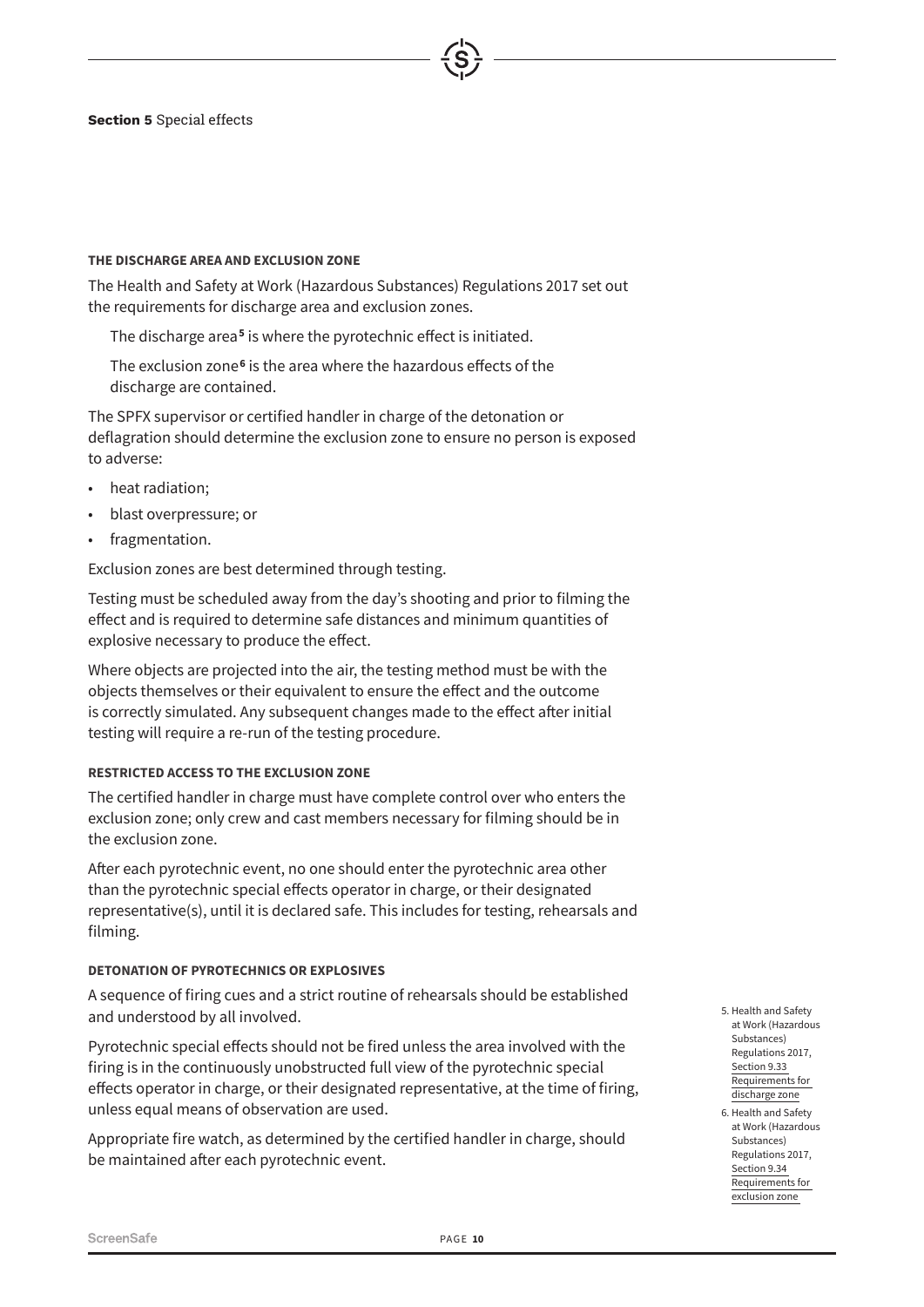### **REDUCING RISK OF UNINTENDED INITIATION OR DETONATION**

Radio transmissions of any kind, including mobile phones, should be turned off in the explosives area, unless exempted by the SPFX supervisor. This restriction applies from the start of the preparation of pyrotechnics until after the explosives area has been cleared by the SPFX supervisor.

In the event of audible thunder or visual sighting of lightning, all pyrotechnic or explosive work must be suspended and made safe.

There must be no smoking or any type of fire, spark or other source of ignition near any explosives.

To protect against accidental firing, all electrically fired pyrotechnic devices should be shunted prior to firing.

Power sources for firing pyrotechnic special effects devices should be restricted to isolated ungrounded batteries or individually designated ungrounded generators (below 5 kilowatts to comply with non-grounding requirements) used exclusively for firing purposes only.

### **BULLET HITS AND RIGGING BODY BULLET HITS**

Only use custom-made bullet hits designed for use in the close vicinity of crew and cast members.

Only the SPFX supervisor or SPFX technicians should rig body hits.

All body bullet hits should be tested prior to use with the same fabric or costume.

The rigging of any type of pyrotechnic device to a performer needs to be done by a SPFX technician and have been sufficiently tested.

### **Open flames**

### **RESTRICTION ON USE OF LPG 7**

LPG is a Class 2.1.1A hazardous substance, and its use is governed by the [Health and Safety at Work \(Hazardous Substances\) Regulations 2017](http://www.legislation.govt.nz/regulation/public/2017/0131/25.0/DLM7309401.html).

If there is more than 100kg of LGP on set, it must be under the direct control of a certified handler or secured correctly.

A non-approved handler may handle the product provided a certified handler is present at the location and available to assist or has provided guidance to the use and handling.

Once the quantity of LPG in a location is over 100kg this activates the requirement to establishment a Hazardous Substance Location and a Hazardous Atmosphere Zone.

> 7. WorkSafe NZ, [Liquified petroleum](https://worksafe.govt.nz/topic-and-industry/hazardous-substances/guidance/substances/liquified-petroleum-gas-lpg/)  [gas \(LPG\)](https://worksafe.govt.nz/topic-and-industry/hazardous-substances/guidance/substances/liquified-petroleum-gas-lpg/)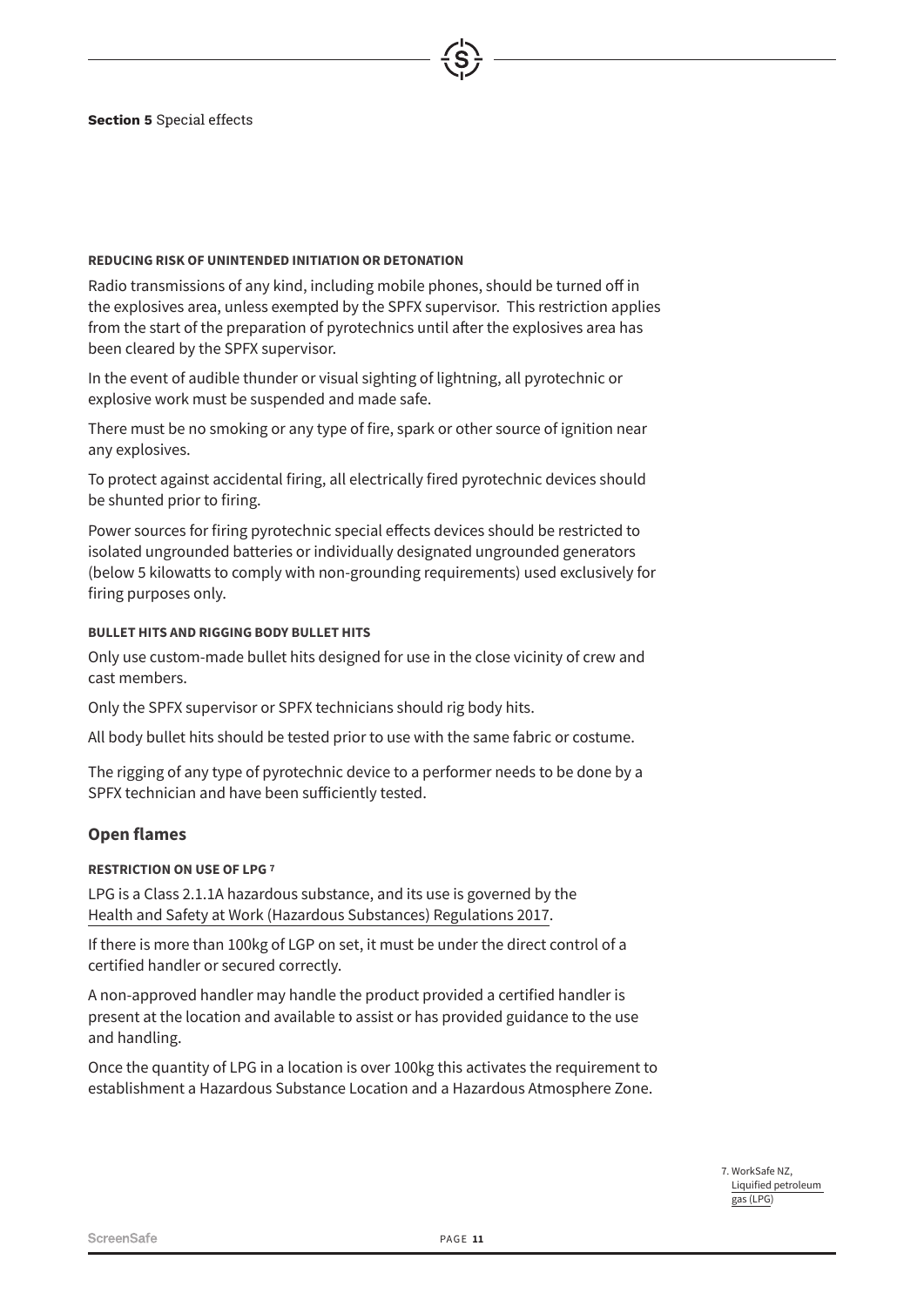### **FLAMMABLES AND COMBUSTIBLES**

Flammable and combustible materials need to be kept a safe distance from open flames and in approved labeled containers.

When used on set to act as a fire accelerant, continual ventilation needs to be initiated until ignition or clean up and storage is completed.

When LPG is used to provide a yellow flame, carbon monoxide is produced, so adequate ventilation needs to be maintained.

Each LPG tank "shut-off" location should have an operator who always has a clear view of any LPG fires.

All gas lines in connection with the use of open flames need to be rated and appropriate for use with gas/LPG.

All stationary open flame fixtures and devices need to be firmly secured.

The fuel source for special effects fire rigs need to be sufficiently isolated/bunkered/ distanced from the remainder of the crew to avoid any risk to personnel in the event of a flash back. The use of flash back arresters is advised.

On an interior set where smoke and open flame are used together, precautions must be taken to ensure the smoke does not reach a level of density where it could ignite from the open flame.

### **FIRE AREA**

The producer or person with delegated responsibility and the SPFX supervisor should determine the fire area. Only essential personnel should enter the fire area.

### **FIRE AND PROVISION OF RESPIRATORS AND PERSONAL PROTECTIVE EQUIPMENT**

When creating a fire, the operator should exercise all reasonable precautions to prevent heat and smoke inhalation and should make respirators available on request ¬– respirators should be appropriate for the type of smoke.

Cast and crew near open flame should wear appropriate protective clothing. Depending on the hazards involved, this clothing should include appropriate closedtoe footwear, long pants and a long-sleeved shirt made of 100 percent cotton or material which provides equal or greater protection.

Cast and crew need to be notified by the designated responsible person when there is potential for exposure to open flame. Appropriate personal protective equipment must be for the hazard(s) involved and considerations must be made for head, hands, eyes, ears and respiratory protection.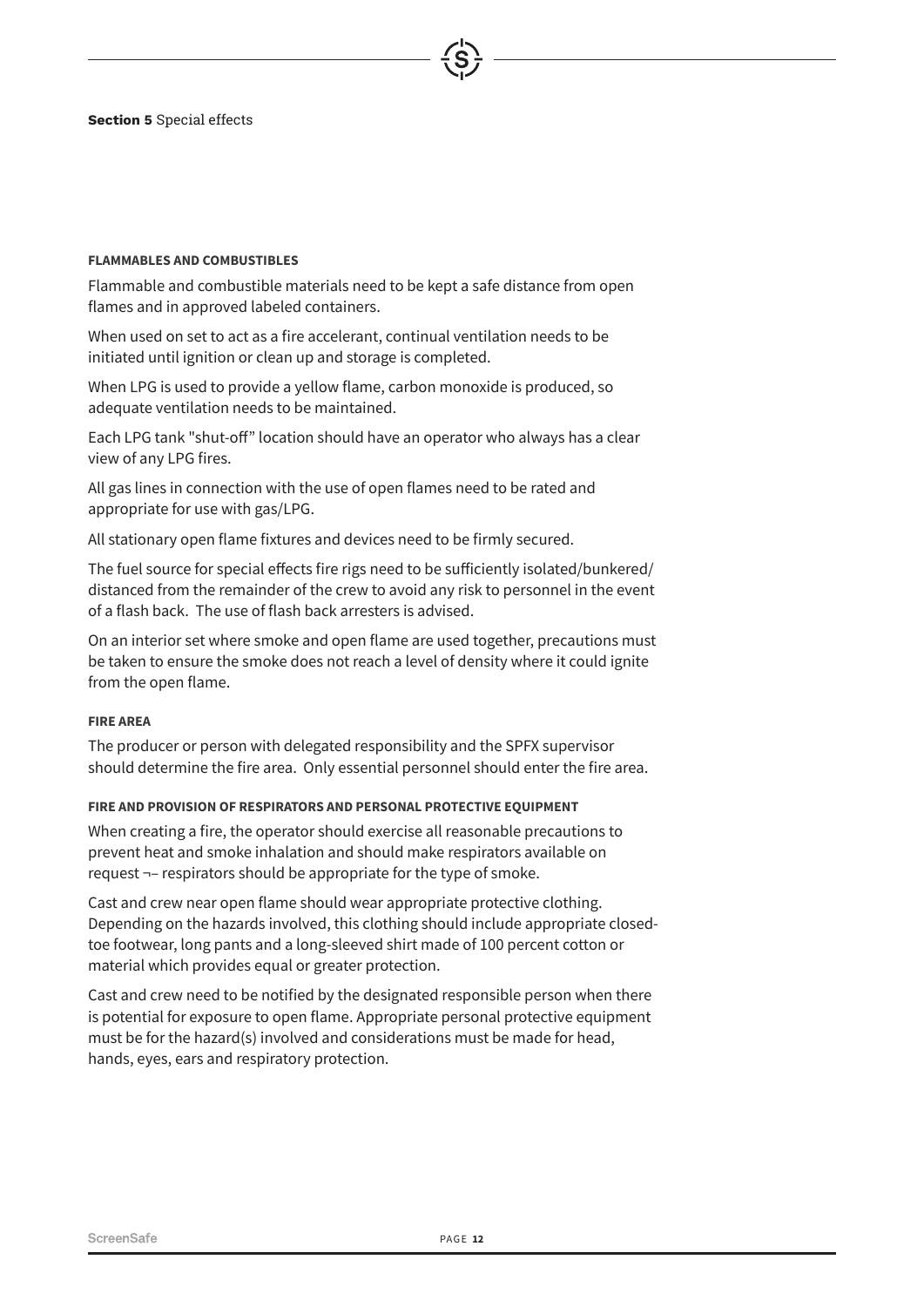### **Atmospheric effects**

### **ARTIFICIAL SMOKE AND MISTS**

### **Bronchial sufferers**

Cast and crew should be warned of the risk caused by artificial smoke and mists, and effects, to sufferers of bronchial disorders. Bronchial sufferers need to be provided with appropriate respiratory equipment if required to be in the vicinity the effect.

### **Type of chemical**

The type of chemical selected should cause the least respiratory irritation and be safe to use.

Dense artificial smoke can be highly flammable. Special care should be taken to prevent ignition from any source. An MSDS for each substance used should be immediately at hand.

### **Exposure to artificial smoke and mists**

Exposure to artificial smoke and mists should be kept to a minimum. When smoke or fog effects are created on an interior set, the stage needs to be periodically ventilated or exhausted, vertically and laterally. All personnel and animals should be given a break away from the stage at appropriate intervals.

### **Ventilation**

When using smoke on an interior set on location, the creator(s) needs to provide a means to exhaust or ventilate the set.

When smoke and/or mist is created on an interior set, the stage needs to be periodically ventilated or exhausted, vertically or laterally. All people and animals should be given a break away from the stage at appropriate intervals.

### **Provision of protective respiratory equipment**

The producer or person with delegated responsibility needs to provide specialised respiratory equipment when personnel are exposed to long or intense periods of artificial smoke or mist.

### **Evacuation of crew and cast rooms**

When artificial smoke and/or mist is used on any interior set, all non-essential personnel should be removed from all areas close enough to be affected by the smoke or mist.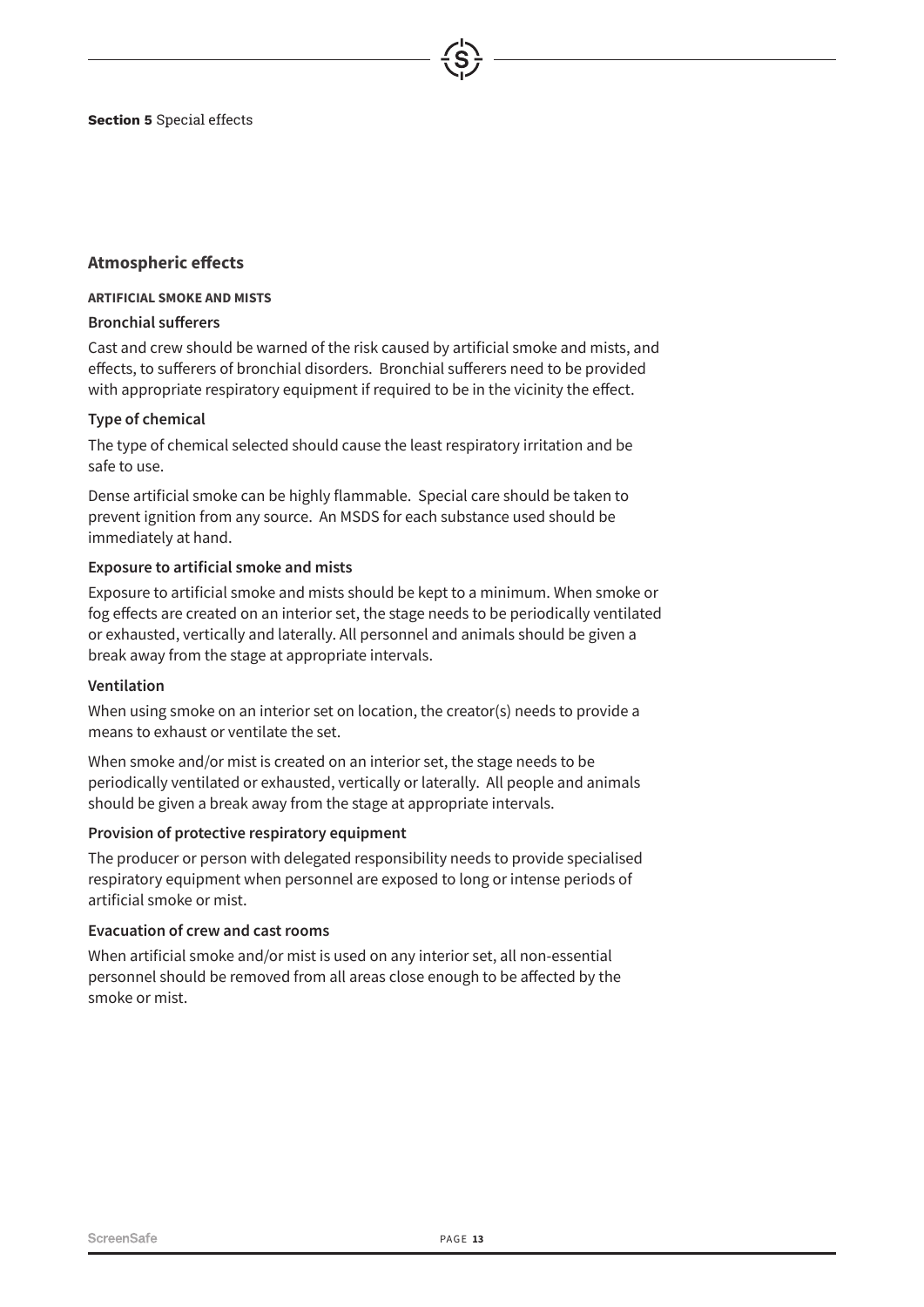### **WATER EFFECTS**

All water used in rain sequences where the water falls on cast and/or crew should not pose a health risk.

Only appropriately licensed and authorised personnel can draw water from hydrants and stand pipes.

All personnel operating nozzles must be adequately trained in their use.

Fire hoses must be routed to minimise danger (of electrocution or whiplash from the fire hose) if a coupling failure occurs.

Hoses must be maintained in sound working order to avoid rupture.

Ramps must be used to cover hoses whenever there is pedestrian or vehicular traffic.

Rain stands and sprinklers must be adequately sandbagged and secured to prevent them from toppling over.

### **ELECTRICAL SAFETY IN CONJUNCTION WITH RAIN AND WATER EFFECTS**

AS/NZS 4249: Electrical safety practices—Film, video and television sites and all relevant regulations must be complied with during rain and wet-down effects.

All electrical cables must be insulated and must be kept off the ground wherever possible to avoid electrical current being carried through the water.

All single phase and three phase outlets, leads and three-pin connections must be kept dry. Where possible, submersible cables should be used.

### **SNOW EFFECTS**

When snow effects are being carried out, materials used must have an MSDS and be used in accordance with relevant technical information.

### **Mechanical effects**

### **BREAKAWAYS**

When constructing breakaways, a competent person, SPFX supervisor or SPFX technician should be consulted.

### **HYDRAULIC AND PNEUMATIC RAM AND GIMBAL SYSTEMS**

Hydraulic or pneumatic jerk rams, deadweight drops, shaker motors and any mechanical rigs need to be used according to manufacturer recommendations, and risk assessed and documented on a rig by rig basis, including:

- establishing an exclusion zone around the rig that ensures no cast or crew are struck or injured by the moving parts or any projectiles coming from it;
- ensuring only SPFX technicians trained in the safe use of the equipment are in control of its operations; and
- ensuring the rig and safety procedure have been extensively tested before use around cast and crew.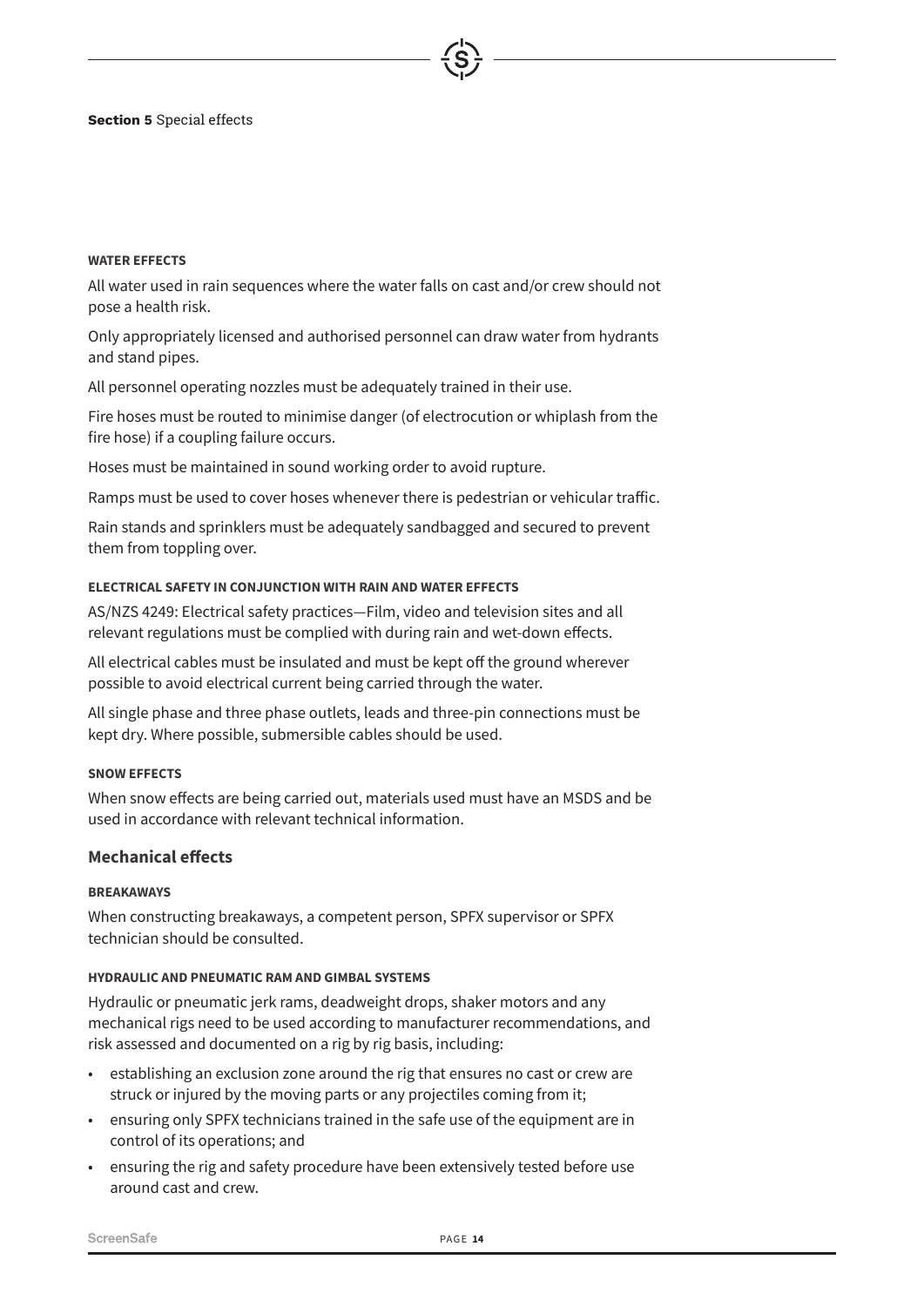# **Hazards and associated risks**

| <b>HAZARD</b>           | <b>POTENTIAL HARM</b>                                                                                | <b>CONTROL MEASURES</b>                                                                                                                                                                                                                                                                                                                                                                                               |
|-------------------------|------------------------------------------------------------------------------------------------------|-----------------------------------------------------------------------------------------------------------------------------------------------------------------------------------------------------------------------------------------------------------------------------------------------------------------------------------------------------------------------------------------------------------------------|
| FX pyrotechnics         | Injuries, incidents,<br>property damage,<br>blast overpressure,<br>fragmentation, heat<br>radiation. | Pyrotechnician to be in control of all pyrotechnic use.<br>PPE used as and when required.<br>Performers to have demonstration prior to use.<br>Brief all involved prior to pyrotechnics effects.<br>Minimise number of personnel in hazardous areas, essential<br>crew only.                                                                                                                                          |
| FX flame systems        | Injuries, incidents,<br>property damage,<br>burns                                                    | To be operated by trained personnel only.<br>Define exclusion zone, and ensure it is kept clear.<br>Ensure there is sufficient firefighting equipment on site.<br>Performers near flames are to have rehearsals/ training<br>prior to use.<br>Brief all involved prior to use.<br>Minimise number of personnel in hazardous areas, essential<br>crew only.<br>Ensure access ways for firefighting vehicles are clear. |
| FX cryogenic<br>systems | Injuries, incidents,<br>property damage,<br>cold burns                                               | To be operated by trained personnel only.<br>Define exclusion zone. Ensure exclusion zone is clear.<br>Performer near Co2 venting are to have demonstration<br>prior to use.<br>Brief all involved prior to use.<br>Minimise number of personnel in hazardous areas, e<br>ssential crew only.                                                                                                                         |
| FX - rig and gags       | Injuries, incidents                                                                                  | To be operated by trained personnel only.<br>Performers to have demonstration before use.<br>Brief all involved prior to use.<br>Minimise number of personnel in hazardous areas, essential<br>crew only.                                                                                                                                                                                                             |

 $\overrightarrow{\left\langle S\right\rangle}$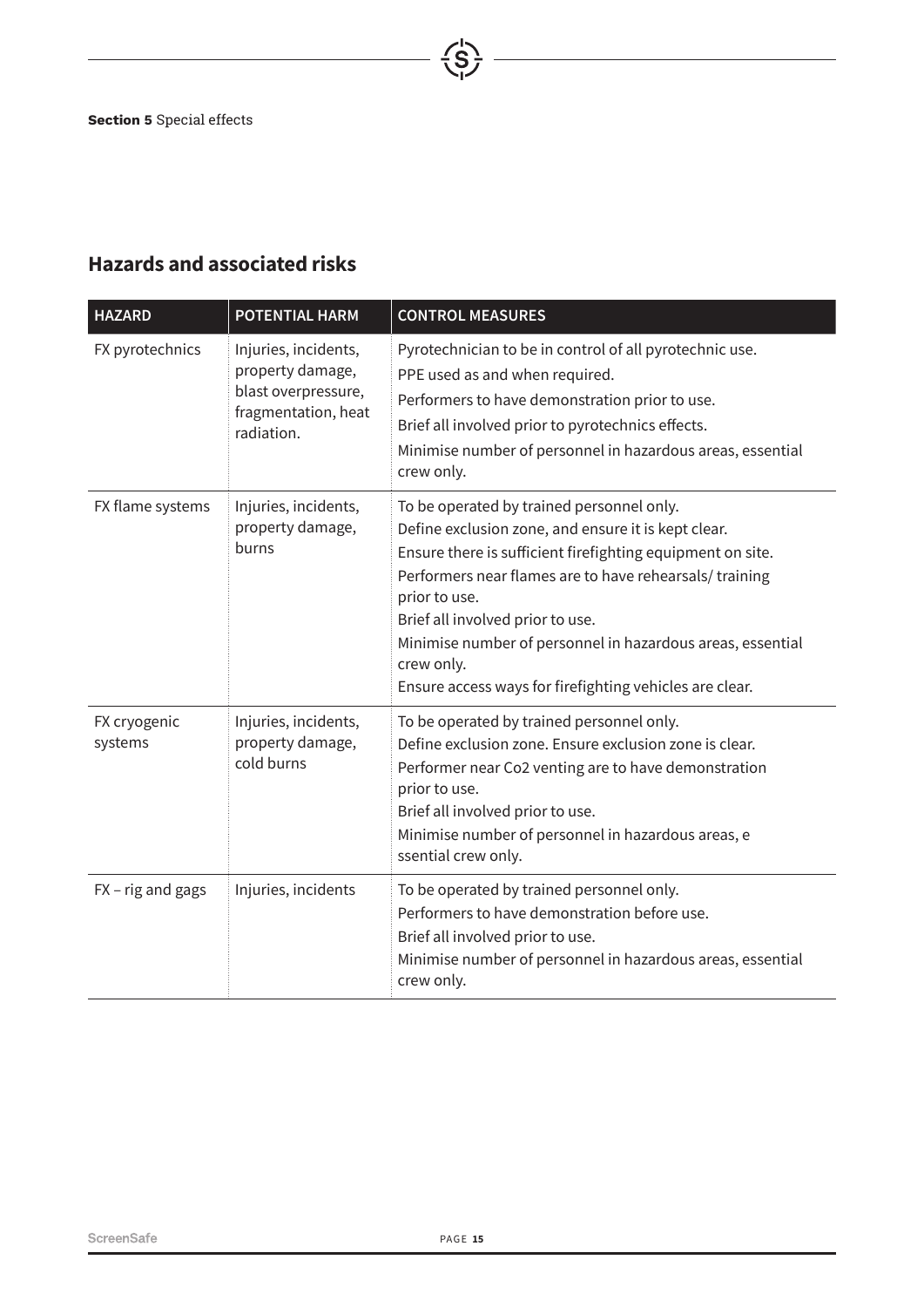| <b>HAZARD</b>                                                                | <b>POTENTIAL HARM</b>                                          | <b>CONTROL MEASURES</b>                                                                                                                                                                                                                                                                                                                                                                                                                                                                                           |
|------------------------------------------------------------------------------|----------------------------------------------------------------|-------------------------------------------------------------------------------------------------------------------------------------------------------------------------------------------------------------------------------------------------------------------------------------------------------------------------------------------------------------------------------------------------------------------------------------------------------------------------------------------------------------------|
| Using hazardous<br>substances (fuel,<br>paint, thinners,<br>cleaning agents) | Injury, illness,<br>incident, explosion,<br>fire               | Ensure MSDS for substance is available and refer to it prior to<br>use of substance.<br>Follow MSDS instructions for storage.<br>Ensure personnel using substance have been appropriately<br>trained.<br>Ensure substance has been entered on the hazardous<br>substances register.<br>Develop emergency plan where needed.<br>Know where closest first aid kits and extinguishers are.<br>Wear correct PPE.<br>Clean up any spills.                                                                              |
| Fire                                                                         | Serious injury, death,<br>damage to property                   | Fire extinguishers to be clearly marked, inspection tagged and<br>positioned in easily found places.<br>Fire exits are clearly marked and are not to be obstructed.<br>In the event of fire follow the Fire Action Plan-<br>• Do not attempt to extinguish the fire unless you have training<br>and the conditions permit.<br>· Sound alarm.<br>• Call Fire and Emergency - 111.<br>• Leave premises immediately.<br>• Report to assembly area.<br>• Do not re-enter the premises until all clear has been given. |
| Dust/ fumes                                                                  | Poor air quality,<br>respiratory issues,<br>eye injuries       | Practice good housekeeping.<br>Wear PPE (dust masks, respirators) when using dust-making<br>tools.<br>Use dust extraction equipment at source<br>Use dust-making tools externally where possible.<br>Restrict access to dusty areas.<br>Follow instructions on MSDS when using solvents.<br>Only use solvents in well-ventilated areas.                                                                                                                                                                           |
| Fatigue and stress                                                           | Incidents, injuries                                            | Notify your supervisor that you are fatigued or stressed.<br>Refer to chapter on fatigue [link].                                                                                                                                                                                                                                                                                                                                                                                                                  |
| Heat stress                                                                  | Thermal stress,<br>dehydration, heat<br>stroke fainting, death | Drink water to rehydrate.<br>Reduce exposure time to heat source.<br>Lower the air temperature/ humidity through ventilation.<br>Shield personnel from heat source.<br>Restrict access.<br>Take regular accurate environmental temperature readings.                                                                                                                                                                                                                                                              |

 $\overline{\overline{S}}$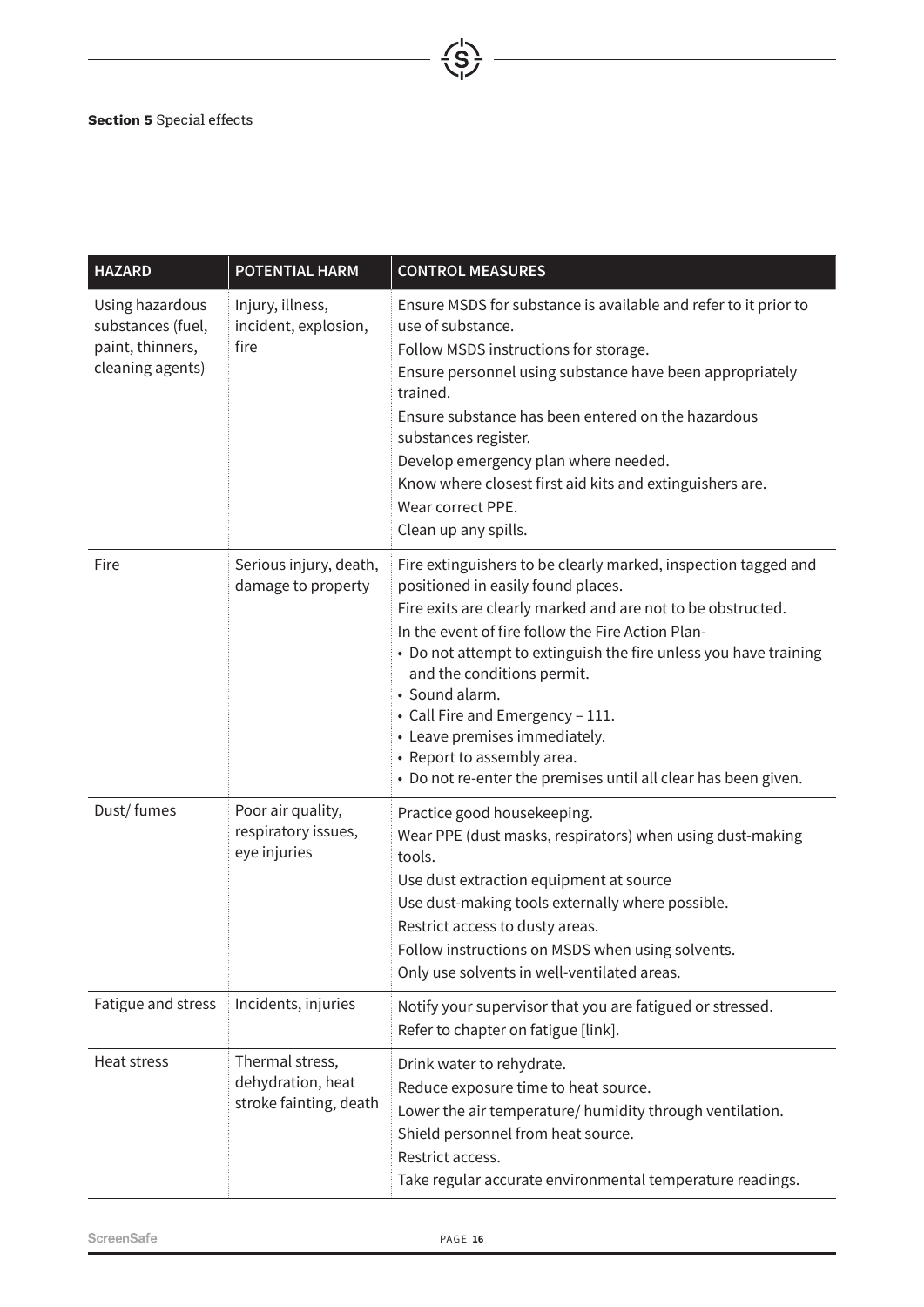# **Training**

Anyone handling or working with hazardous substances must have the appropriate training and knowledge as outlined in the [hazardous substance chapter](file:hazardous%20substance%20chapter).

SPFX supervisors and technicians taking a lead role in pyrotechnics should be a certified handler and have a controlled substance license for any class 1 substances being used.

A handler certification should be held for Class 2 and 3 where quantities of those exceed the thresholds listed in Table 2 of Schedule 9 [Health and Safety at Work](http://www.legislation.govt.nz/regulation/public/2017/0131/25.0/DLM7309401.html)  [\(Hazardous Substances\) Regulations 2017](http://www.legislation.govt.nz/regulation/public/2017/0131/25.0/DLM7309401.html)

# **References**

[Health and Safety at Work \(Hazardous Substances\) Regulations 2017](http://www.legislation.govt.nz/regulation/public/2017/0131/25.0/DLM7309401.html)